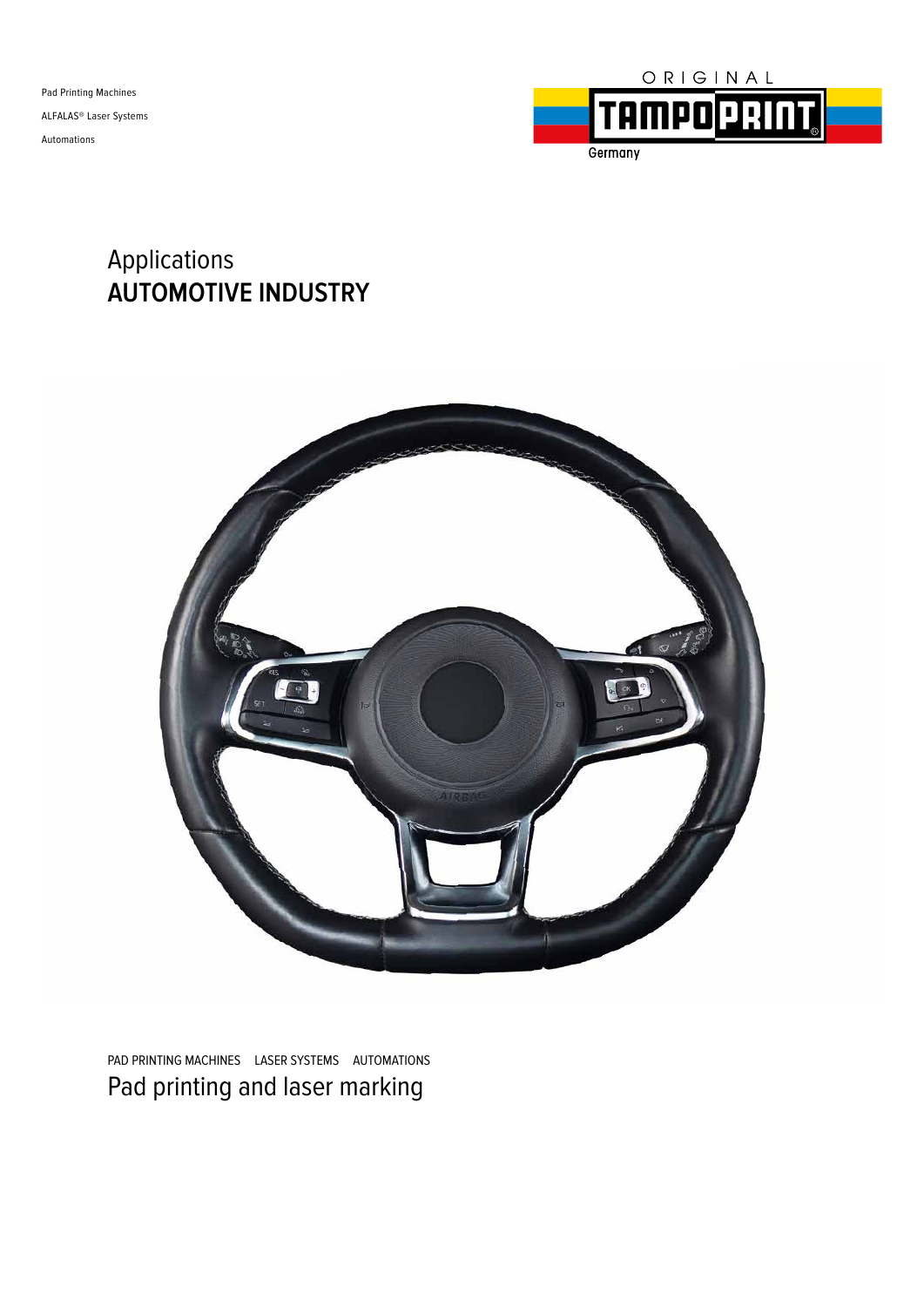## **AUTOMOTIVE INDUSTRY**

For the automotive industry, we realize markings, scaling and decorations at the highest level. Our selection of machines ranges from stand-alone solutions for manual workplaces through to multi-shift production lines. Approximately 200 components of an average automobile are already printed, coated or engraved with TAMPOPRINT technology.

Our system solutions offer you:

- Flexibility and precision in decoration and laser marking
- Production of sharp-contoured, one to many colored print images for arched, round or flat parts
- Transfer of all sorts of technical media (e.g. primers, glues, lubricants)
- Process monitoring with the most modern camera systems for maximum product safety

We guarantee our customers professional implementation from concept to 24h production. Highly qualified sales employees, project management, technology as well as pre and after sales service make this possible.

Technology, development and installation – "100% Made in Germany".



**MODULE ONE XS**  Automotive parts



**MODULE ONE S**  Steering column switch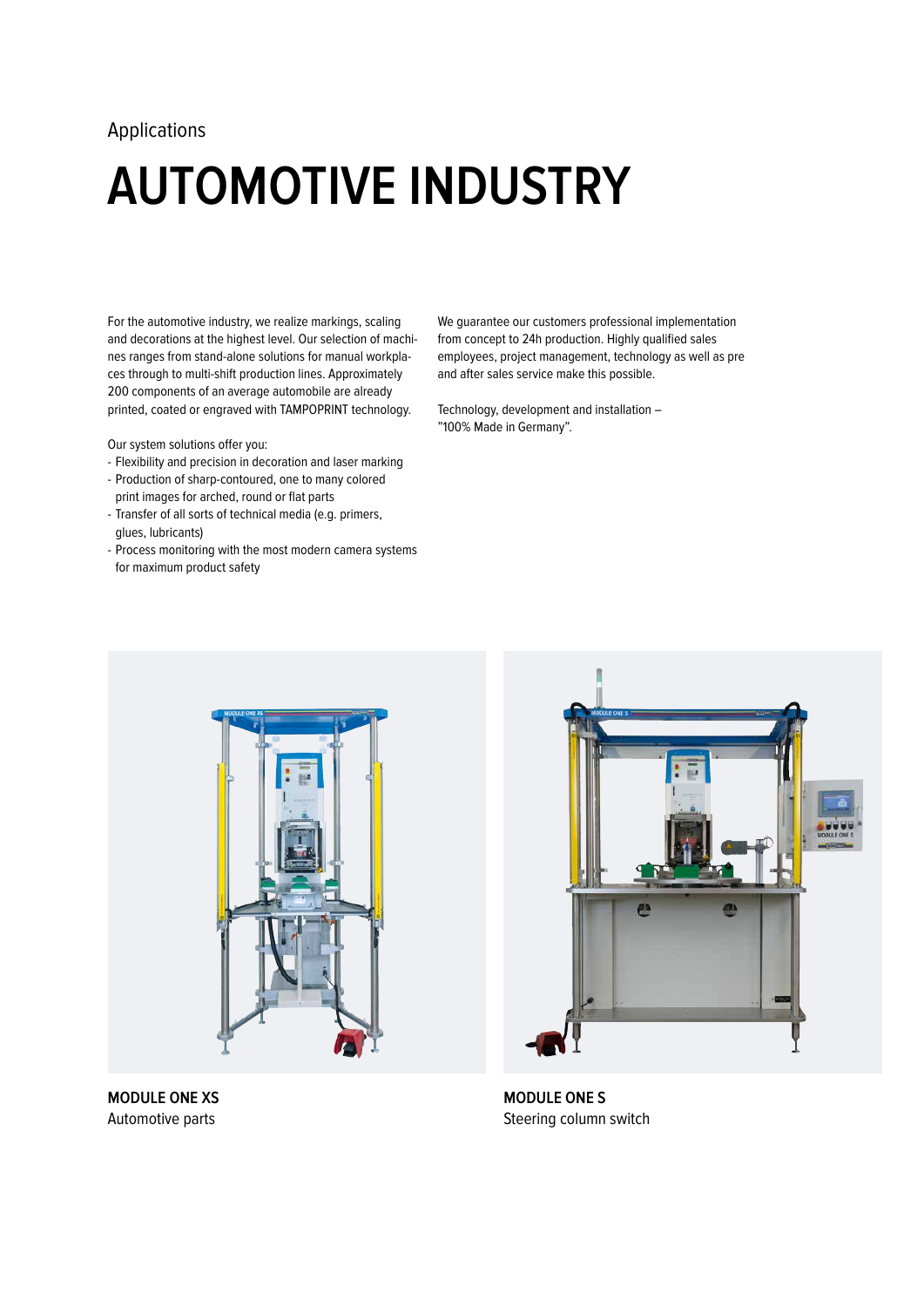### **For visible control elements.**

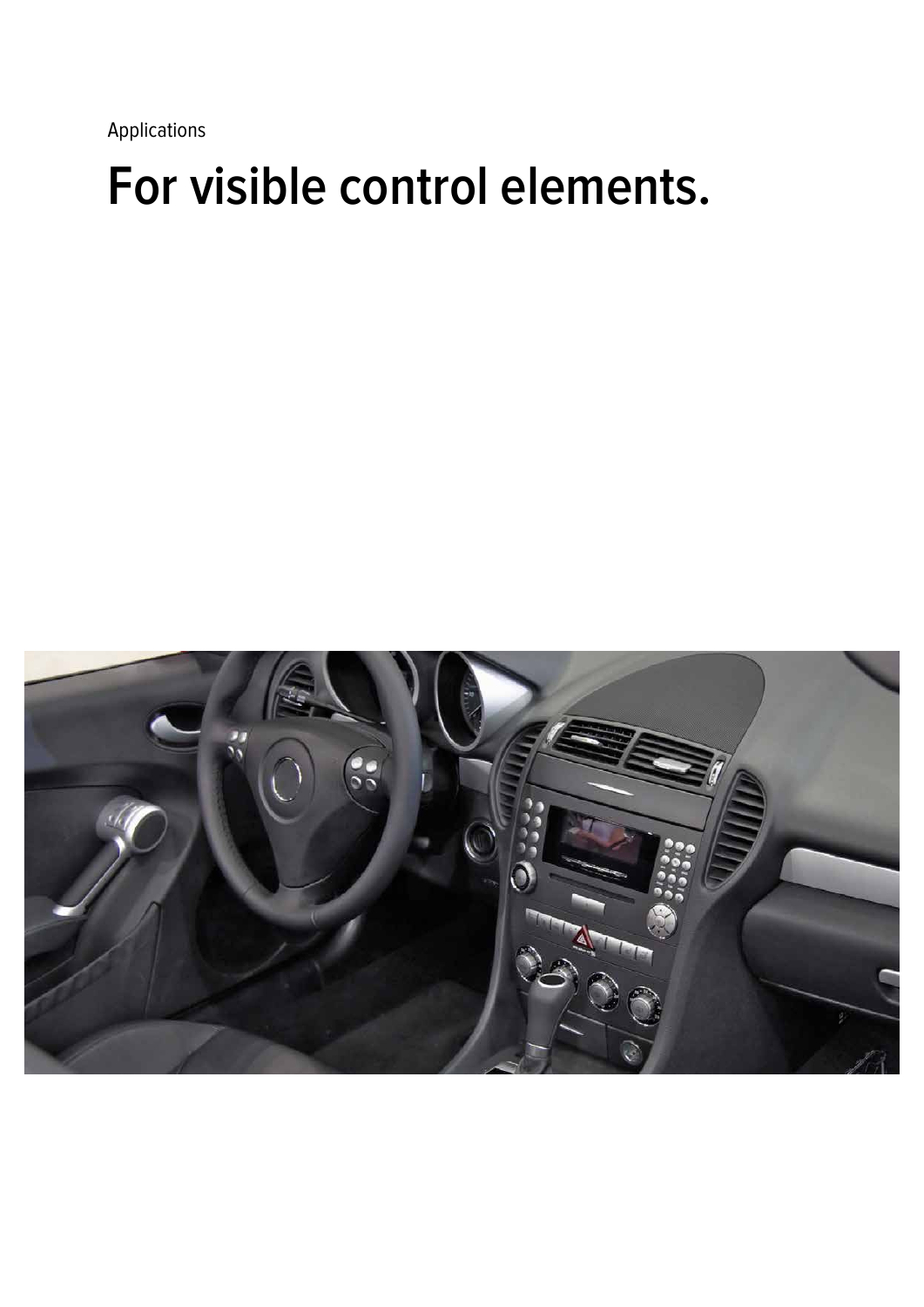### **AUTOMOTIVE INDUSTRY**

#### **Engine cover** Pad printing





**Gear shift cover** Pad printing

**Operating keys** Laser marking





**Tachometer ring panel, tachometer needle, display** Pad printing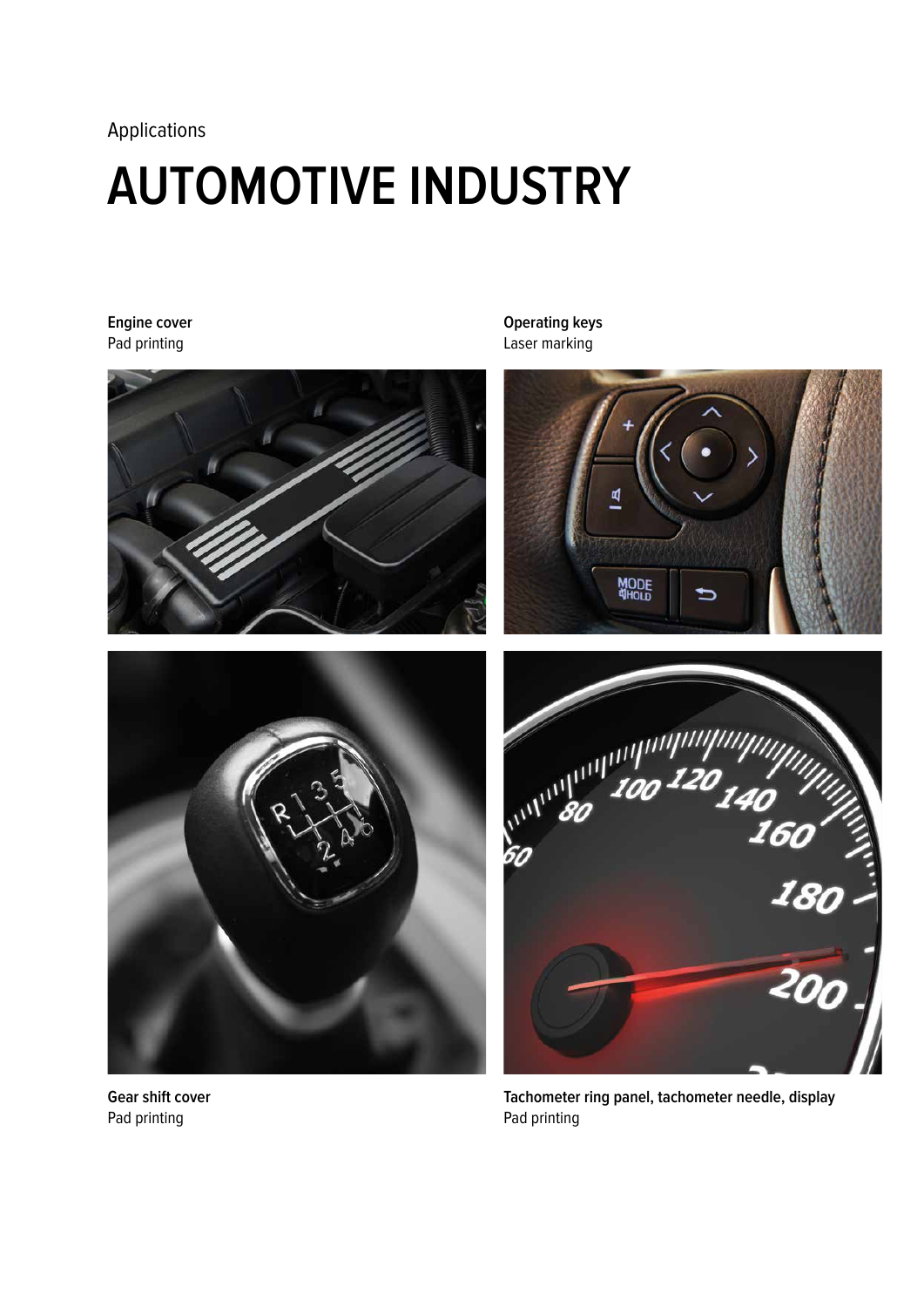# **AUTOMOTIVE INDUSTRY**

**Automation with HERMETIC 6-12 universal** Components for brakes

**Automated system installation/testing and laser marking**  Automotive dashboard panels







**CONCENTRA 90-4**  with rotary indexing table and light curtain Brake discs



**Automation RTI**  with rotary indexing table Spark plugs